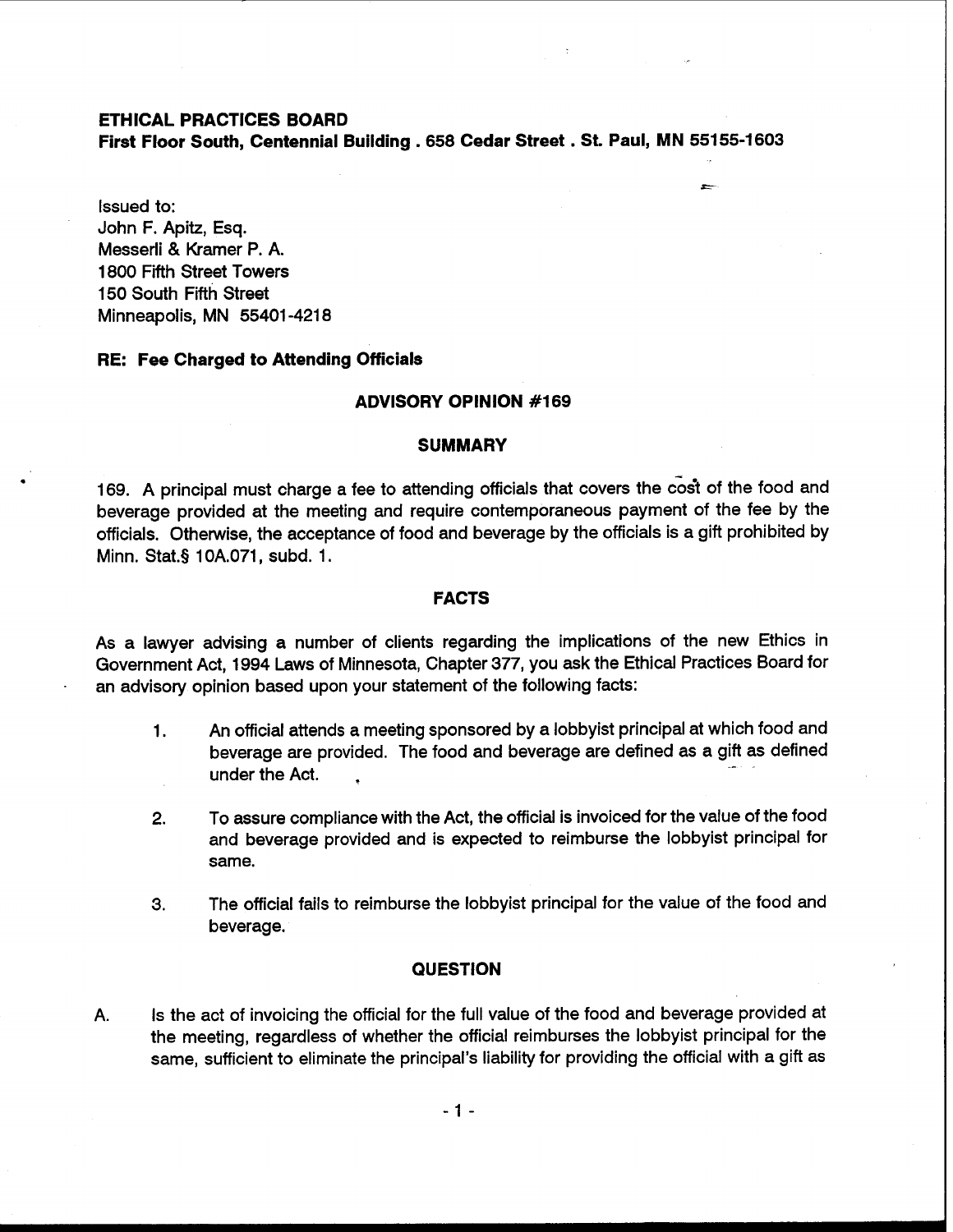defined under the act?

B. What steps must the principal take in seeking reimbursement from an official for gift items before the principal will no longer be considered liable for giving the gift?

#### **OPINION**

- A. No. The lobbyist principal must charge a fee to attending officials that covers the cost of the food and beverage provided at the meeting and require contemporaneous payment of the fee. Otherwise, the acceptance of food and beverage by the officials is a gift prohibited by Minn. Stat.§ 10A.071, subd. 1.
- B. See Answer A,, above.

 $10 - 7 - 1994$ Issued:

John L. Holahan, Jr., Chair Ethical Practices Board

## **PERTINENT STATUTES**

Minn. Stat. **9** 1 OA.O1 DEFINITIONS provides:

**.a.** 

 $\ldots$ 

Subd. 11. (a) "Lobbyist" means an individual:

(1) engaged for pay or other consideration, or authorized to spend money by another individual, association, political subdivision, or public higher education system, who spends more than five hours in any month or more than \$250, not including the individual's own travel expenses and membership dues, in any year, for the purpose of attempting to influence legislative action or administrative action, or the official action of a metropolitan governmental unit, by communicating or urging others to communicate with public or local officials.

Subd. 18. "Public official" means any:

(a) member of the legislature;

(b) constitutional officer in the executive branch and the officer's chief administrative deputy;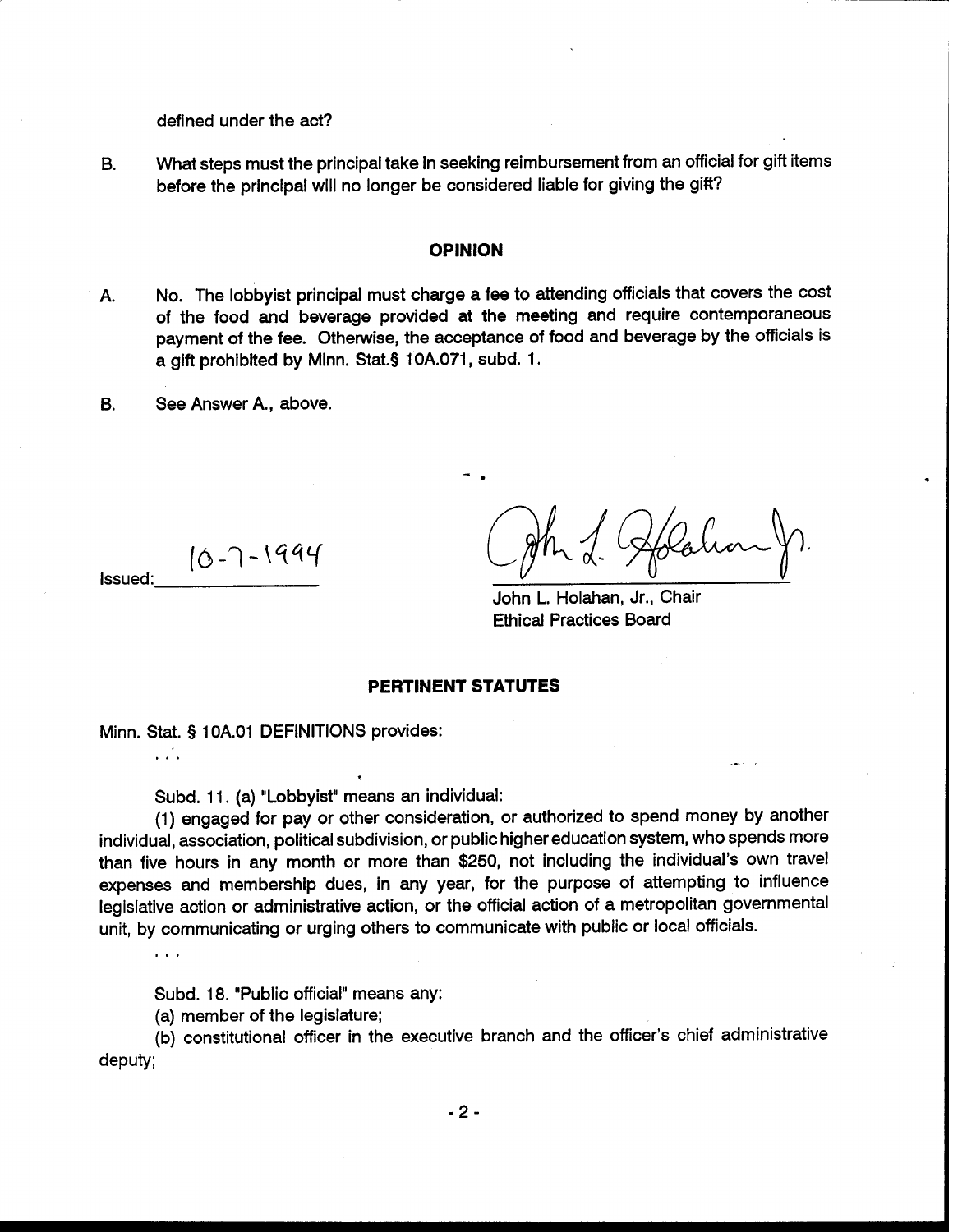(c) member, chief administrative officer or deputy chief administrative officer of a state board or commission which has at least one of the following powers: (i) the power to adopt, amend or repeal rules, or (ii) the power to adjudicate contested cases or appeals;

(d) commissioner, deputy commissioner, or assistant commissioner of any state department as designated pursuant to section 15.01 ;

(e) individual employed in the executive branch who is authorized to adopt, amend or repeal rules or adjudicate contested cases;

(9 executive director of the state board of investment;

(g) executive director of the Indian affairs intertribal board;

(h) commissioner of the iron range resources and rehabilitation board;

(i) commissioner of mediation services;

**(j)** deputy of any official listed in clauses (e) to (i);

?

(k) judge of the workers' compensation court of appeals;

(I) administrative law judge or compensation judge in the state office of administrative hearings or referee in the department of jobs and training;

(m) solicitor general or deputy, assistant or special assistant attorney general;

(n) individual employed. by the legislature as secretary of the senate, chief clerk of the house, revisor of statutes, or researcher, legislative analyst, or attorney in the office of senate counsel and research or house research;

(0) member or chief administrative officer of the metropolitan council, regional transit board, metropolitan transit commission, metropolitan waste control commission, metropolitan parks and open spaces commission, metropolitan airports commission or metropolitan sports facilities commission;

(p) the director of the racing commission, the director of the gambling control board, the director of the state lottery, and the deputy director of the state lottery;

(q) director or the division of gambling enforcement in the department of public safety;

-,

(r) member or executive director of the higher education facilities authority; or

(s) member of the board of directors or president of the Minnesota world trade center corporation.

. . **<sup>a</sup>**

Subd. 25. Local **official.** "Local official" means a person who holds elective office in a political subdivision or who is appointed to or employed in a public position in a political subdivision in which the person has authority to make, to recommend, or to vote on as a member of the governing body, major decisions regarding the expenditure or investment of public money.

Subd. 26. **Metropolitan governmental unit.** "Metropolitan governmental unit" means any of the seven counties in the metropolitan area as defined in section 473.121, subdivision 2, a regional railroad authority established by one or more of those counties under section 398A.03, a city with a population of over 50,000 located in the seven-county metropolitan area, the metropolitan council, a metropolitan agency as defined in section 473.121, subdivision 5a, the Minnesota state high school league, and Minnesota Technology, Inc.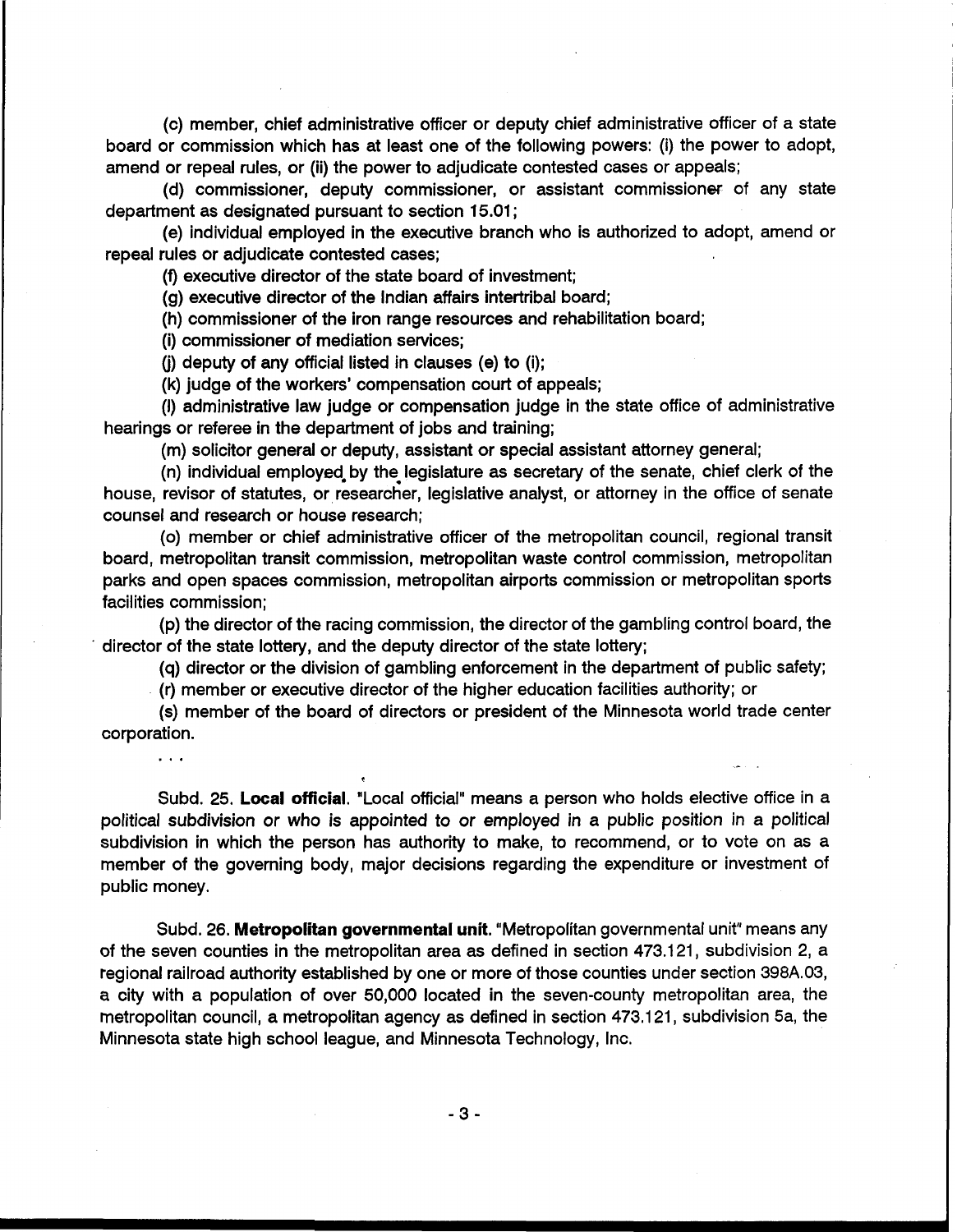Subd. 28. **Principal**. "Principal" means an individual or association that:

(1) spends more than \$500 in the aggregate in any calendar year to engage a lobbyist, compensate a lobbyist, or authorize the expenditure of money by a lobbyist; or

 $(2)$  is not included in clause  $(1)$  and spends a total of at least \$50,000-in any calendar year on efforts to influence legislative action, administrative action, or the official action of governmental units, as described in section 10A.04, subdivision 6.

Laws of 1994, Ch. 377, Sec. 5, created Minn. Stat. **5** 10A.071 CERTAIN GIFTS BY LOBBYISTS AND PRINCIPALS PROHIBITED which provides:

Subdivision 1. **Definitions.** (a) The definitions in this subdivision apply to this section.

(b) "Gift" means money, real or personal property, a service, a loan, a forbearance or forgiveness of indebtedness, or a promise of future employment, that is given and received without the giver receiving consideration of equal or greater value in return.

(c) "Official" means a public official, an employee of the legislature, or a local official of a metropolitan governmental unit.

- Subd. 2. **Prohibition**. A lobbyist or principal may not give a gift or request another to give a gift to an official. An official may not accept a gift from a lobbyist or principal.

Subd. 3. **Exceptions.** (a) The prohibitions in this sections do not apply if the gift is:

(1) a contribution as defined in section lOA.01, subdivision 7;

(2) services to assist an official in the performance of official duties, including by not limited to providing advice, consultation, information, and communication in connection with legislation, and services to constituents;

(3) services of insignificant monetary value;

(4) a plaque or similar memento recognizing individual services in a field of specialty or to a charitable cause;

(5) a trinket or memento of insignificant value;

(6) informational material of unexceptional value; or

(7) food or a beverage given at a reception, meal, or meeting away from the recipient's place of work by an organization before whom the recipient appears to make a speech or answer questions as part of a program.

(b) The prohibitions in this section do not apply if the gift is given:

(1) because of the recipient's membership in a group, a majority of whose members are not officials, and an equivalent gift is given to the other members of the group; or

(2) by a lobbyist or principal who is a member of the family of the recipient, unless the gift is given on behalf of someone who is not a member of that family.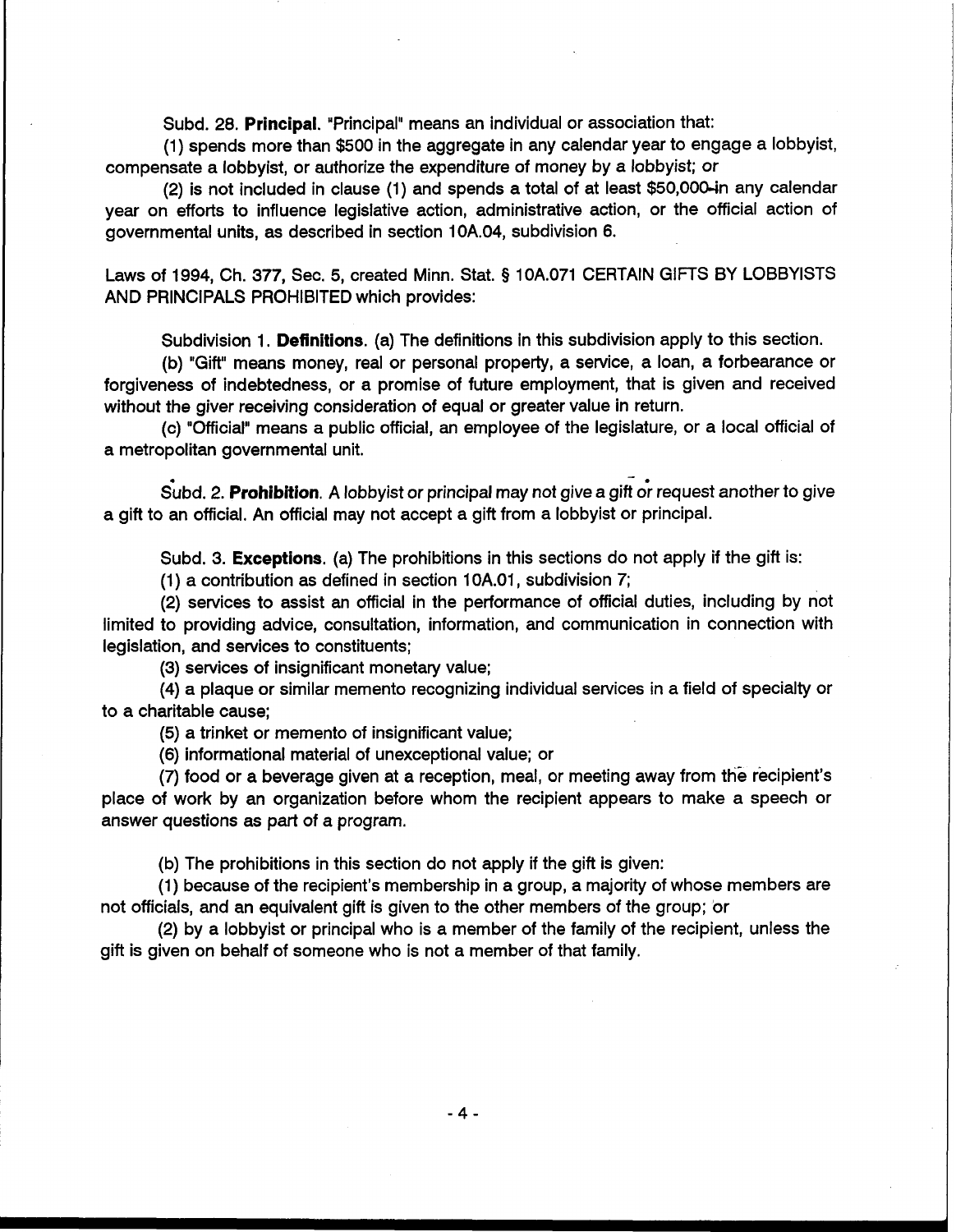## ETHICAL PRACTICES BOARD

First Floor South, Centennial Building . **658** Cedar Street. St. Paul, MN **55155-1603** 

Issued to: Kelvin Johnson, President Printing lndustry of Minnesota, Inc. 2829 University Avenue SE Suite 750 Minneapolis, MN 55414

## RE: Gift Requested by Lobbyist Principal

# ADVISORY OPINION **#I71**  REVISED BY THE ETHICAL PRACTICES BOARD

## **SUMMARY**

A gift to a legislator by a lobbyist principal is prohibited. The relationship between a lobbyist principal and a foundation may be so close that gifts by the foundation are deemed to be requested by the principal. If a legislator contemporaneously pays the full price for a benefit received, it is not a prohibited gift.

## FACTS

As the president of The Printing lndustry of Minnesota, Inc.("PIM"), a lobbyist principal, you ask the Ethical Practices Board ("Board") for an advisory opinion based on the following facts:

- 1. PIM is a trade organization whose members are companies doing business in the print communications industry in Minnesota. The government affairs activities of the association include monitoring, direct lobbying, and representation before legislative and regulatory committees on issues important to the continued expansion of the Minnesota printing industry.
- **2.** As the president of PIM, you are one of its registered lobbyists.
- **3.** The Printing lndustry of Minnesota Education Foundation ("the Foundation") is a charitable organization organized under § 501 (c) (3) of the Internal Revenue Code. The Foundation board of directors is identical to the PIM board of directors; consequently, as president of the PIM, you are president of the Foundation, also.

-1-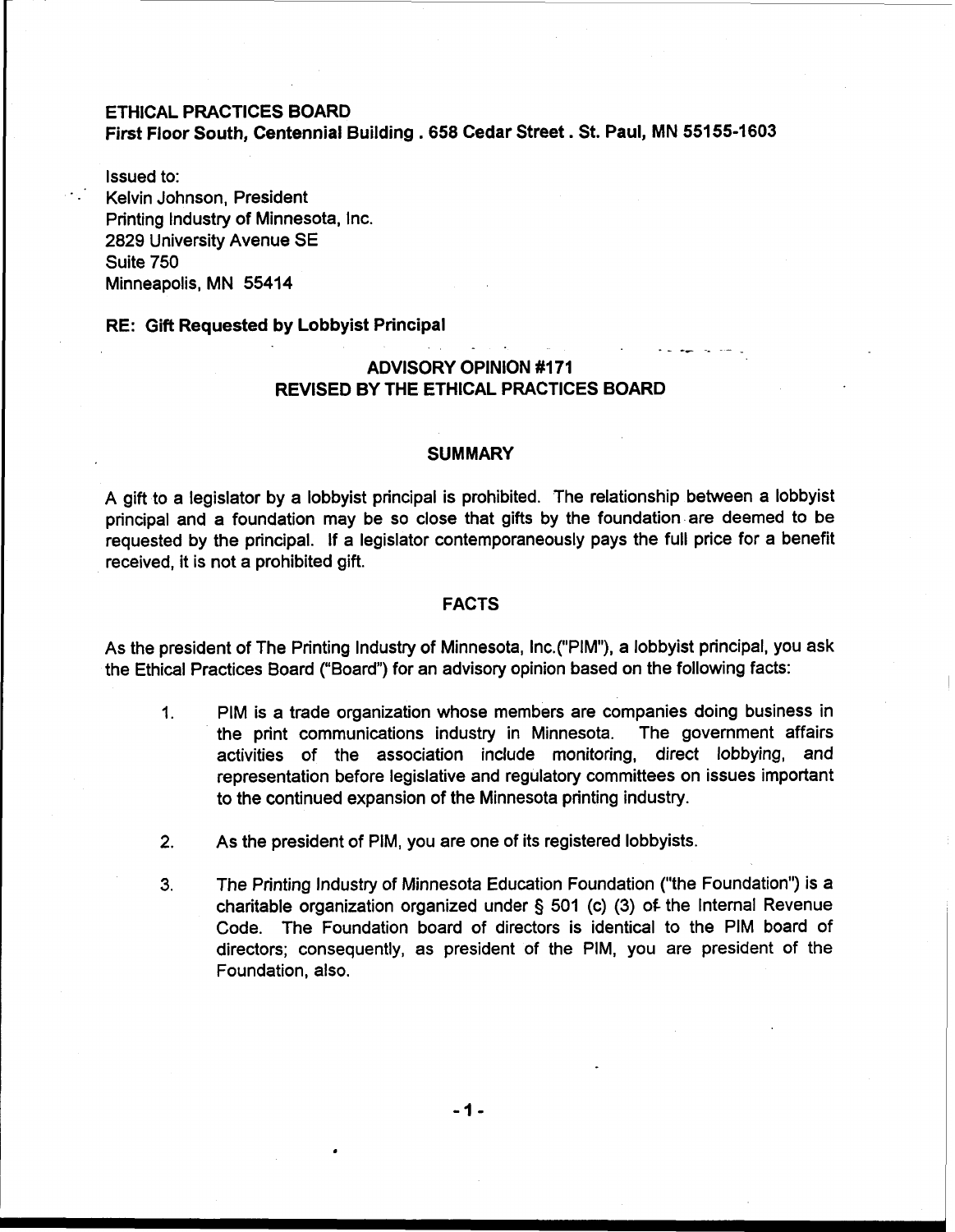- 4. The Foundation pays PIM for staff and administrative support to the extent that restrictions on it's balances permit it to. Beyond that, PIM makes a contribution to the Foundation of those services.
- 5. The Foundation exists to enhance job capabilities of persons employed in the print communications industry in Minnesota. It sponsors education and training programs, research, and career development. It also provides scholarships and youth programs.
- 6. The funding received by the Foundation is for the following designated areas: scholarship fund, education and training, career fair, career materials, industry outreach program, annual awards luncheon for students in graphic arts competition awards program, and Print Communication Week Banquet
- 7. Each January the Foundation sponsors Print Communication Week and provides a full day of programs for schools and executives in the industry that includes industry career tours, a luncheon, career fair, and an evening reception and dinner. The dinner includes speakers on a variety of issues of importance to the printing industry.
- 8. In the past, the Foundation has invited legislators and their spouses or significant others to be the guests of the Foundation for the evening program at no charge.
- **9.** In addition, many companies represented at the event will invite their state legislators to attend the event and sit at the company purchased tables.
- 10. It is inevitable that company executives seated at company tables would likely talk with legislators about issues important to their companies. .
- 11. The individual ticket price for evening event is \$65, which includes \$21.50 for the dinner and \$43.50 for other costs such as marketing, postage, speaker fees, administrative overhead, complimentary tickets provided to legislators, and net profits for event planning, education scholarships, and educational materials for schools.

-

#### **QUESTION ONE**

May the Foundation invite legislators to attend the evening reception and dinner as non-paying guests ?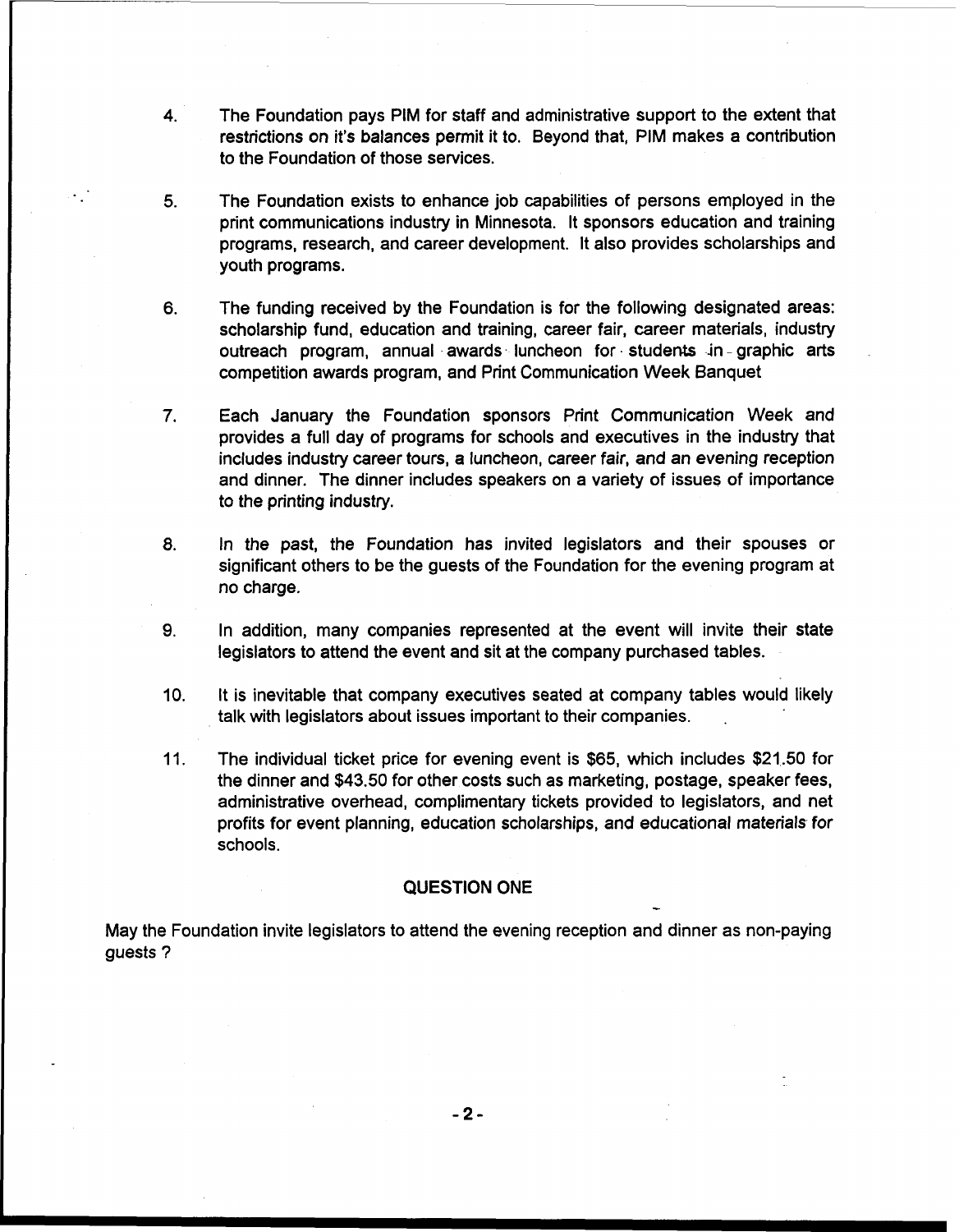## **OPINION**

No, the gift to legislators of free admission to the event is prohibited as a gift requested by a lobbyist principal.

The event is a dinner featuring speakers on issues important to the printing industry. It is attended by industry executives and by teachers and students who have participated in print communication week. Neither the nature of the event nor the mission of the Foundation suggest a motivation for the Foundation to invite legislators to attend without charge.

Beyond its potential to create good will, a gift to legislators of free admission to the event provides the industry with an opportunity to- present speeches about-industry issues to legislators and gives industry executives an opportunity to informally discuss concerns with them. As you have described PIM and the Foundation, the gift would help accomplish the goals of PIM, but seems unrelated to the mission of the Foundation.

The PIM president and Board of Directors are the same as those of the Foundation, thus, one of PIM's lobbyists is the president of the Foundation. Because of the particular relationship between PIM and the Foundation the two cannot be separated for the purpose of giving gifts to legislators. Even if the Foundation is recognized as a separate legal entity, its gift to legislators must be considered to be requested by PIM, a lobbyist principal, and is prohibited.

#### QUESTION TWO

May the Foundation invite as non-paying guests persons who are not officials as defined in Minn. Stat. § 10A.071, subd. 1(c), but who accompany the legislator to the event?

#### **OPINION**

Gifts to persons other than officials as defined in Minn. Stat. § 10A.071, subd. 1(c), are not addressed in Minn. Stat. Ch. 10A.

#### QUESTION THREE

- A. If a printing company sponsors a company table and pays the Foundation for the cost of a table, may the company invite as non-paying guests officials and their guests?
- B. If the official must pay the costs of the event, would the expenses be paid to the printing company or to the Foundation.

 $-3-$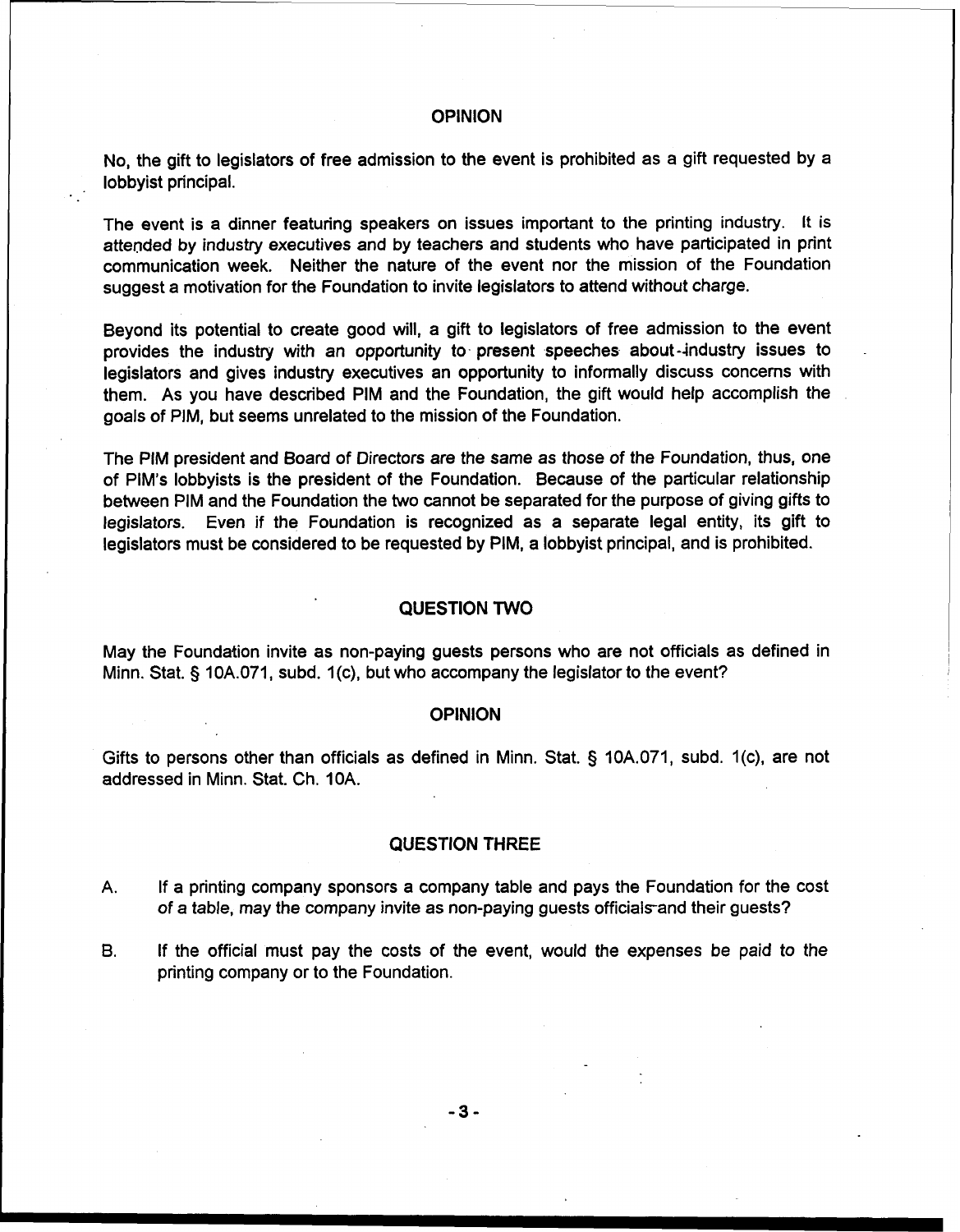## **OPINION**

- A. A printing company that is a lobbyist principal is prohibited from providing an official with a complimentary ticket to the banquet, and the official is prohibited from accepting<br>the benefit. Minn. Stat. § 10A.071, subd. 1. If the company providing the the benefit. Minn. Stat.  $§$  10A.071, subd. 1. complimentary ticket is not a lobbyist principal, but provides the gift at the request or suggestion of PIM or the Foundation, the gift would be prohibited as a gift requested by a lobbyist principal.
- B. The official must pay whichever entity provided the complementary admission to the event. -. .- -- - -

# QUESTION FOUR

What happens if the official who attends the event is billed the appropriate costs but does not pay?

#### OPINION

The lobbyist principal must require contemporaneous or advance payment for the event. Otherwise, the acceptance of food and beverage by the official is a gift prohibited by Minn. Stat. **5** 10A.071, subd. 1.

#### QUESTION **FIVE**

If it is the advice of the Board that the.official should pay for the event, what portion of the ticket price should the official be charged?

#### **OPINION**

The official should pay contemporaneously the full price of the ticket for the evening event. Otherwise, the acceptance of food and beverage by the official is a gift prohibited by Minn. Stat. § 10A.071, subd. 1. This response assumes that payment covers the cost of the event.

Issued:  $\vec{z}$  - 26 - 96

Carolyn D. Rodriguez Chair

 $-4-$